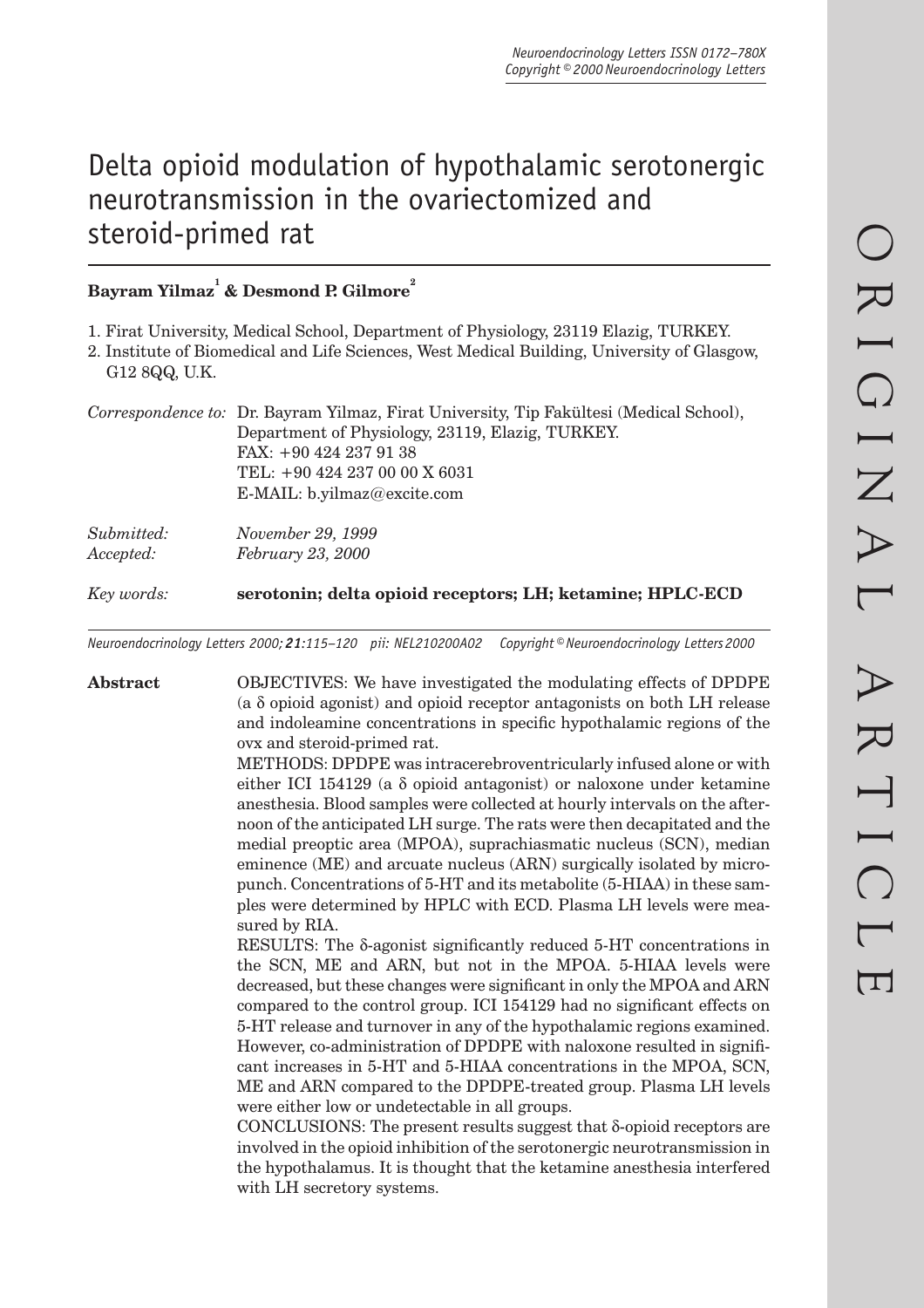### **Introduction**

A multiplicity of neurotransmitter systems appear to be involved in the central control of gonadotrophin-releasing hormone (GnRH) activity and hence luteinising hormone (LH) release [1, 2]. The opioid system exerts a physiological tonic inhibitory effect on GnRH neurons. Enhancement of LH release following administration of naloxone (an opioid antagonist) has been shown [3]. Conversely, administration of opioid agonists, just before the critical period on the day of pro-estrus, inhibits release of the preovulatory LH surge and hence ovulation [4]. It has been proposed that a reduction in the endogenous opioid tone amplifies the anticipated LH surge in oestogen-treated ovariectomized (ovx) rats [5, 6]. Activation of δ-opioid receptors has been shown to reduce naloxone-induced LH release, suggesting a possible role of δ-receptors in opioidergic modulation of LH secretion in women [7]. Existence of three major classes of opioid receptor subtypes  $(μ, κ and δ)$  has been shown in the hypothalamus as well as in other brain areas [8, 9].

Direct synaptic connections exist between opioid peptidergic nerve terminals and GnRH neurons in the medial preoptic area (MPOA) and median eminence (ME) [10]. There is some evidence for direct opioidergic modulation of GnRH release [11]. However, a bulk of evidence has indicated that the opioids may act indirectly by influencing the brain monoaminergic systems. The hypothalamus possesses serotonergic fibers which arise from neuronal cell bodies located in the raphe nuclei and have synapse on GnRH-secreting neurons [12]. Direct stimulation of GnRH neurons by 5-hydroxytryptamine (5-HT, serotonin) has been shown *in vitro* [13]. Opioid binding sites on serotonergic neurons have been reported [14]. It has been suggested that  $\delta$ -opioid receptors may modulate serotonergic neurons in the brainstem [15].

In the present study, we have investigated the modulating effects of DPDPE (a  $\delta$  opioid agonist) either alone or when co-administered with opioid receptor antagonists (ICI 154,129 and naloxone) on both LH release and indolamine concentrations in specific hypothalamic regions in the ovx and steroidprimed rat.

#### **Material and methods**

Female Sprague-Dawley rats (Harlan UK Ltd., Oxon, England) weighing 250–270g were maintained under controlled temperature  $(21 \pm 1^{\circ}C)$  and light conditions (lights on from 07. 00h to 19.00h). Food and water were provided *ad libitum.* The animals were ovx under halothane anesthesia and then allowed to recover for a period of two weeks. Forty-eight hours prior to experimentation the rats were injected subcutaneously (sc) with 17β-estradiol  $(5\mu g/0.2 \text{ ml})$  olive oil). Progesterone  $(0.5 \text{ mg}/0.2 \text{ ml})$ olive oil) was administered sc four hours before the experiments were carried out.

On the afternoon of the anticipated LH surge, the animals were anesthetized with ketamine hydrochloride (Parke-Davis, Gwent, UK). Surgical anesthesia was maintained by further periodic intramuscular injections of the anesthetic. A heparinized cannula was inserted into the right femoral artery. The animals were then mounted on a stereotaxic apparatus and intracerebroventricularly (icv) infused with either DPDPE (δ-agonist;  $50\mu$ g/10μl;  $n=8$ ), (predominantly  $\mu$ -antagonist), DPDPE plus ICI 154,129 ( $\delta$ -antagonist;  $60\mu$ g/10 $\mu$ l; n=7) or DPDPE plus naloxone  $(60\mu g/10\mu l; n=7)$  at 14.00h on the afternoon of the anticipated LH surge. Controls were infused with 10µl sterile saline alone. Blood samples (200µl) were collected via the indwelling cannula at hourly intervals from the anesthetized animals commencing at 14.00h. At 19.00h the rats were decapitated, and the brains rapidly removed and frozen on dry ice. 500 µm coronal brain slices were cut. The MPOA, suprachiasmatic nucleus (SCN), ME and ARN were micropunched according to the Stereotaxic Atlas of the Rat Brain [16].

Naloxone and ICI 154,129 were purchased from Sigma Chemicals Corporation (Poole, Dorset, UK) and Cambridge Research Biochemicals Ltd (Cheshire, UK), respectively. DPDPE was generously provided by the National Institute on Drug Abuse (Rockville, MD, USA).

The experimental procedures detailed in our project and personal licenses were approved by the Home Office (U.K.) Animal Research Ethics Committee.

**Indolamine Measurement:** Specific hypothalamic areas collected were stored at –80°C prior to analysis. 100µl of 0.1M HCl was added to the samples, along with another 50µl of HCl containing 2ng of 3,4-dihydroxybenzylamine as an internal standard. The samples were homogenized and then centrifuged  $(3000$ rpm,  $4^{\circ}$ C, 10 mins). Aliquots  $(10 \mu l)$ of supernatant were injected on to a reverse phase high performance liquid chromatographic (HPLC) column (S5ODS2-250A, 5µm, 4.6 mm i.d.x25 cm) coupled to an electrochemical detector (ECD). Indolamine concentrations of the four hypothalamic regions were simultaneously detected. The method has been described in our previous report [17]. The minimum detectable level of amines was 0.4–0.5 pg/µg protein.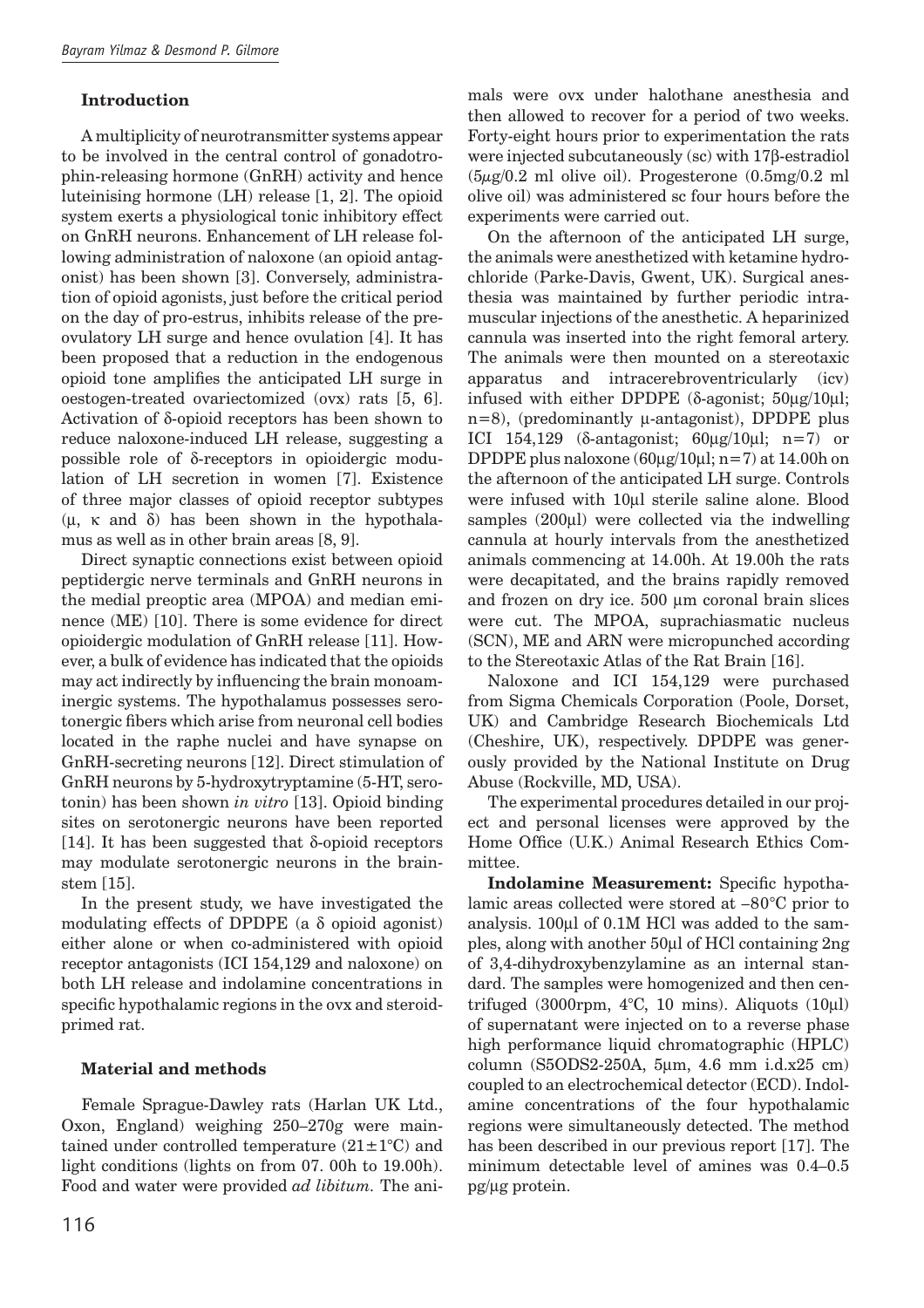**LH Assay:** Plasma LH levels were measured by radioimmunoassay (RIA). The immunoreactivity of LH was used to determine its relative abundance in each of the serum samples using a homologous double antibody. RIA reagents were obtained from the National Hormone and Pituitary Program (Baltimore, MD, USA). The inter- and intra-assay co-efficients of variation were 8.0% and 9.5%, respectively. Sensitivity of the assay was 10 pg/tube (1ng/ml).

**Protein Estimation:** The protein content of the tissue pellet remaining after HPLC-ECD was determined from its absorbance at 595 nm after reaction with Coomassie Blue G250 (Pierce, Luton, UK). The weight of protein was calculated from a standard curve prepared using bovine serum albumin as detailed before [17].

**Statistics:** One-way analysis of variance was performed on the data. When the F-test was significant it was followed by the Kruskal-Wallis non-parametric test in groups where standard deviations were large between means.

#### **Results**

**Indolamine findings:** 5-HT and 5-hydroxyindole acetic acid (5-HIAA) results are shown in Figures 1 and 2. DPDPE administration significantly reduced 5-HT concentrations in the SCN, ME and ARN, but not in the MPOA, compared to the control group values. When DPDPE was co-administered with the δ-opioid receptor antagonist, 5-HT concentrations remained unaffected in the SCN, ME



**Figure 1 (a, b, c, d).** 5-hydroxytryptamine concentrations (pg/µg protein±SEM) in the MPOA, SCN, ME and ARN of the rat hypothalamus at 19.00h on the afternoon of the anticipated LH surge following administration or co-administration of saline and  $\delta$ -opioid agonist (DPDPE) and antagonists (ICI 154,129 and naloxone) at 14.00h on the same day. **a**: p<0.001 compared to the saline-treated animals, **b**: p<0.01, **c**: p<0.001, **d**: p<0.05 compared to the DPDPE-treated animals, using One-way ANOVA and the Kruskal-Wallis non-parametric test.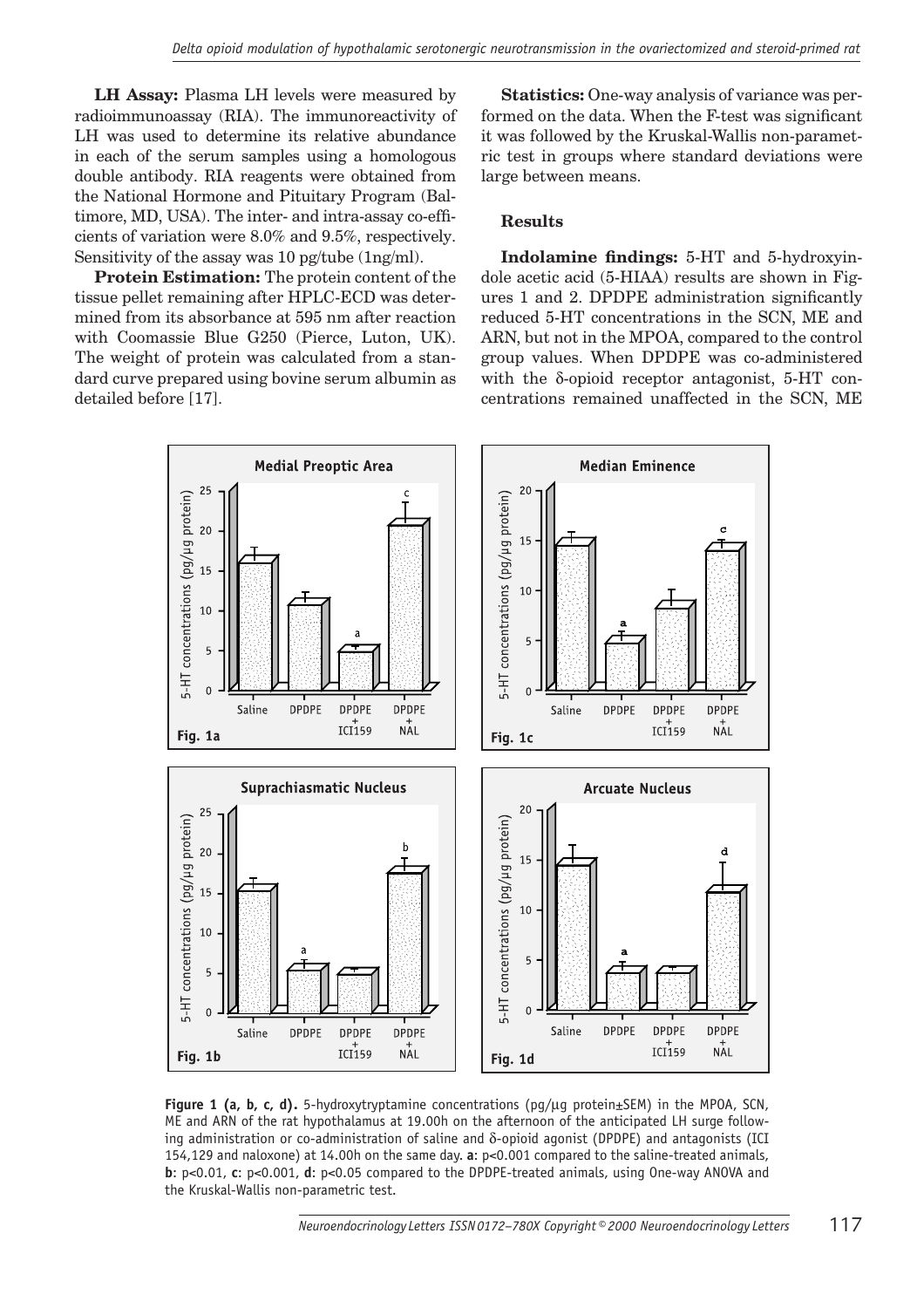

**Figure 2 (a, b, c, d).** 5-hydroxyindole acetic acid concentrations (pg/µg protein±SEM) in the MPOA, SCN, ME and ARN of the rat hypothalamus at 19.00h on the afternoon of the anticipated LH surge following administration or co-administration of saline and δ-opioid agonist (DPDPE) and antagonists (ICI 154,129 and naloxone) at 14.00h on the same day. **a**: p<0.005 compared to the saline-treated animals, **b**: p<0.001, **c**: p<0.05 compared to the DPDPE-treated animals, using One-way ANOVA and the Kruskal-Wallis non-parametric test.

and ARN, but were significantly decreased in the MPOA compared to the DPDPE-treated animals. Co-administration of DPDPE with naloxone significantly increased the concentrations of 5-HT in all hypothalamic areas examined in comparison to DPDPE-treated animals.

Administration of the δ-opioid agonist resulted in significant decreases in the 5-HIAA levels in the MPOA and ARN compared to the control group. However, DPDPE had no significant effect on the 5-HIAA concentrations in the SCN and ME. Coadministration of DPDPE and ICI 154,129 caused no significant changes of 5-HIAA concentrations in any of the hypothalamic regions examined. 5-HIAA levels were significantly increased following the coadministration of DPDPE with naloxone in the

MPOA, SCN, ME and ARN compared to the DPDPEtreated animals.

**LH findings:** In the ketamine-anesthetized control animals, there were some rises in plasma LH levels over the afternoon sampling intervals (in seven out of 15). Plasma LH levels in these seven animals at hourly sampling intervals were as follows: 15.00h: 1.8±0.39; 16.00h: 2.1±0.49; 17.00h: 3.6±1.22; 18.00h: 3.3±0.8 and 19.00h: 3.4±0.65. However, in the remainder of the controls and also in the DPDPE, ICI 154,129 and naloxone-treated rats, LH levels were consistently either low or below the limit of detection. In the control animals, concentrations of 5-HT and 5-HIAA in all four hypothalamic areas were not significantly different between the subgroups with respect to the plasma LH levels detected.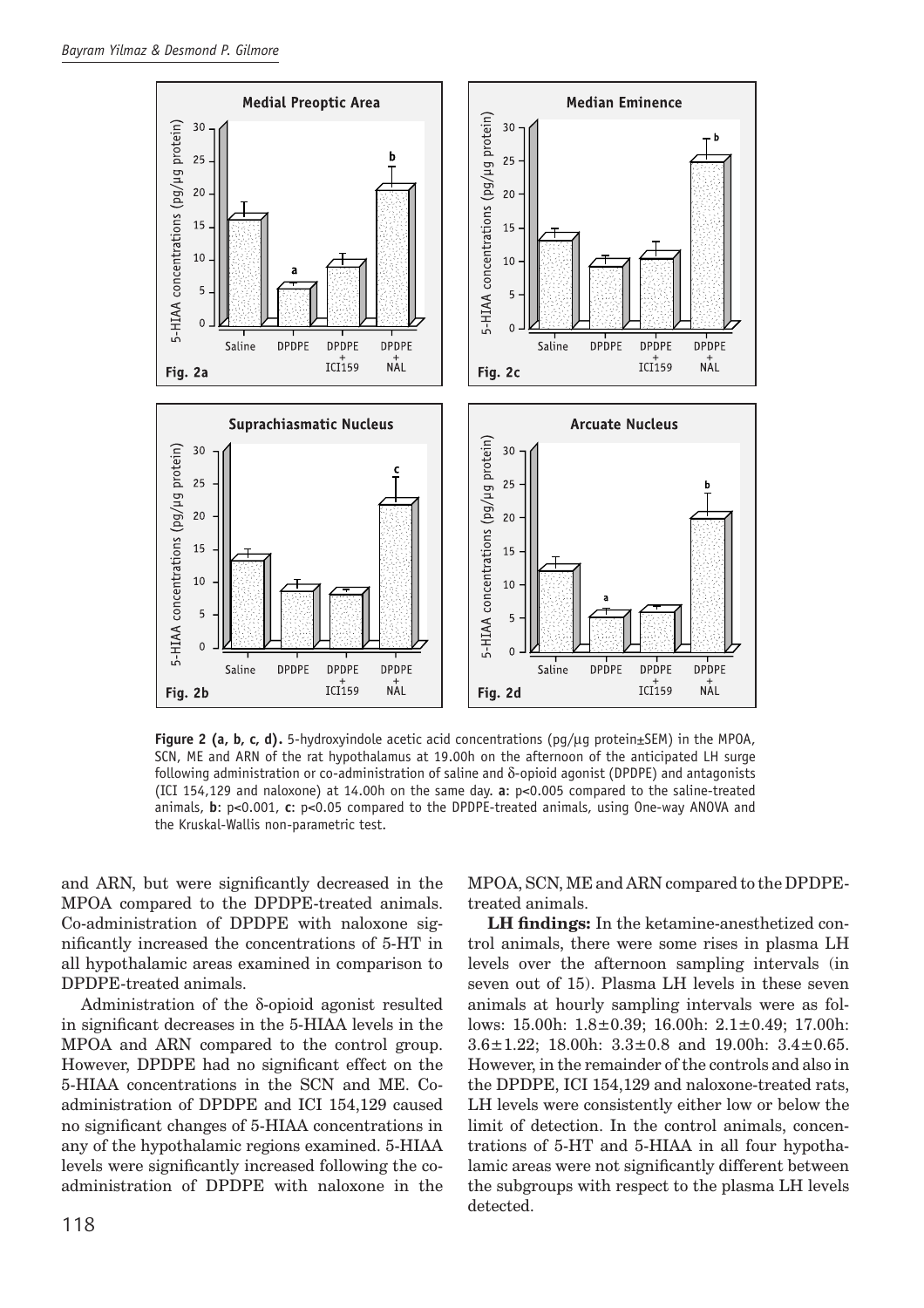#### **Discussion**

It has been suggested that endogenous opioid peptides alter the central serotonergic neurotransmission by their action at pre-synaptic nerve terminals [18, 19]. Opioid receptors modulate the physiological release of 5-HT from serotonergic neurons in the rat brain [20]. Presence of δ-opioid receptors has been shown in the raphe nucleus and in the hypothalamus [9]. In the present study, 5-HT concentrations in all four hypothalamic regions examined (except in the MPOA) were significantly reduced following icv administration of DPDPE. The δ-opioid agonist reduced 5-HIAA levels in all four hypothalamic areas, but these decreases were found to be significant in only the MPOA and ARN. These results thus indicate that opioid inhibition of the serotonergic system within the hypothalamus may be exerted through δ-opioid receptors in addition to well documented actions of  $\mu$ - and  $\kappa$ - types. It appears that the δ-opioid agonist lowers 5-HT synthesis by inhibiting its release from the nerve terminals as both 5-HT and 5-HIAA levels were reduced in parallel.

The specificity of  $\delta$ -opioid modulation of the serotonergic neuronal activity was tested by icv coadministration of DPDPE with ICI 154,129. Surprisingly, the δ-opioid antagonist, ICI 154,129, failed to prevent the suppressive actions of DPDPE on the hypothalamic 5-HT and 5-HIAA concentrations. However, an enhanced serotonergic activity was observed after icv infusion of the δ-agonist concomitantly with naloxone (a primarily  $\mu$  antagonist) in the MPOA, SCN, ME and ARN. There have been reports of cross-communication between the δ- and µ-opioid receptor subtypes in the brain [21]. In the rat brain, µ- and δ-receptors can exist on the same neuron and are physically associated [22]. It is not inconceivable that the activation of the δ-receptors would allosterically influence  $\mu$ -receptor activity [23]. Therefore, it is postulated that DPDPE may influence 5-HT release and turnover primarily by acting at  $\mu$  receptors. However, this hypothesis remains to be further investigated.

A role for the involvement of the serotonergic system in the central control of gonadotrophin secretion has been suggested [24, 25]. It has been proposed that the serotonergic system changes during sexual maturation from a stimulatory effect in prepubertal to an inhibitory action in adult rats on gonadotropin secretion [26]. Pharmacologically, administration of a 5-HT agonist attenuated the proestrous surge of LH [27]. An increase in the density of 5-HT2A receptors in the forebrain has been reported at pro-estrus in intact female rats [28]. Furthermore, 5-HT2A receptors play an important role in the estradiol-induced surge of GnRH in the rat [29]. It has also been suggested that dorsal raphe nucleus-ME 5-HT projections may exert a facilitatory influence while medial raphe nucleus-MPOA is inhibitory to the LH surge [30]. In the present study, plasma LH levels were found to be either low or undetectable in all sampling intervals following the administration of DPDPE or its co-administration with ICI 154129 or naloxone on the afternoon of the anticipated LH surge. Control group values were also low and inconsistent. It is therefore difficult to draw any conclusions regarding interaction between the δ-opioid receptors and serotonergic systems in controlling LH secretion.

It is suspected that ketamine anesthesia markedly suppressed the anticipated LH surge in all experimental groups in our study. In contrast to the present findings, it has previously been claimed that in ketamine-anesthetized rats, peak LH responses are not significantly different from those in unanesthetized control animals [31]. Ketamine anesthesia did not seem to alter hypothalamic 5-HT release and/or turnover. It might reduce responsiveness of the gonadotrops to the surge of GnRH[32]. However, the mechanisms by which ketamine produces such effects are currently unknown.

In conclusion, the present results indicate that δ-opioid receptors may be involved in the opioid inhibition of the serotonergic neurotransmission in the hypothalamus during the anticipated LH surge in the rat. It is suggested that anesthetics should be avoided when studying the neuroendocrine control of LH secretion, if at all possible.

#### **Acknowledgments**

The authors would like to thank the National Institute on Drug Abuse (Rockville, MD, USA) for generously providing DPDPE.